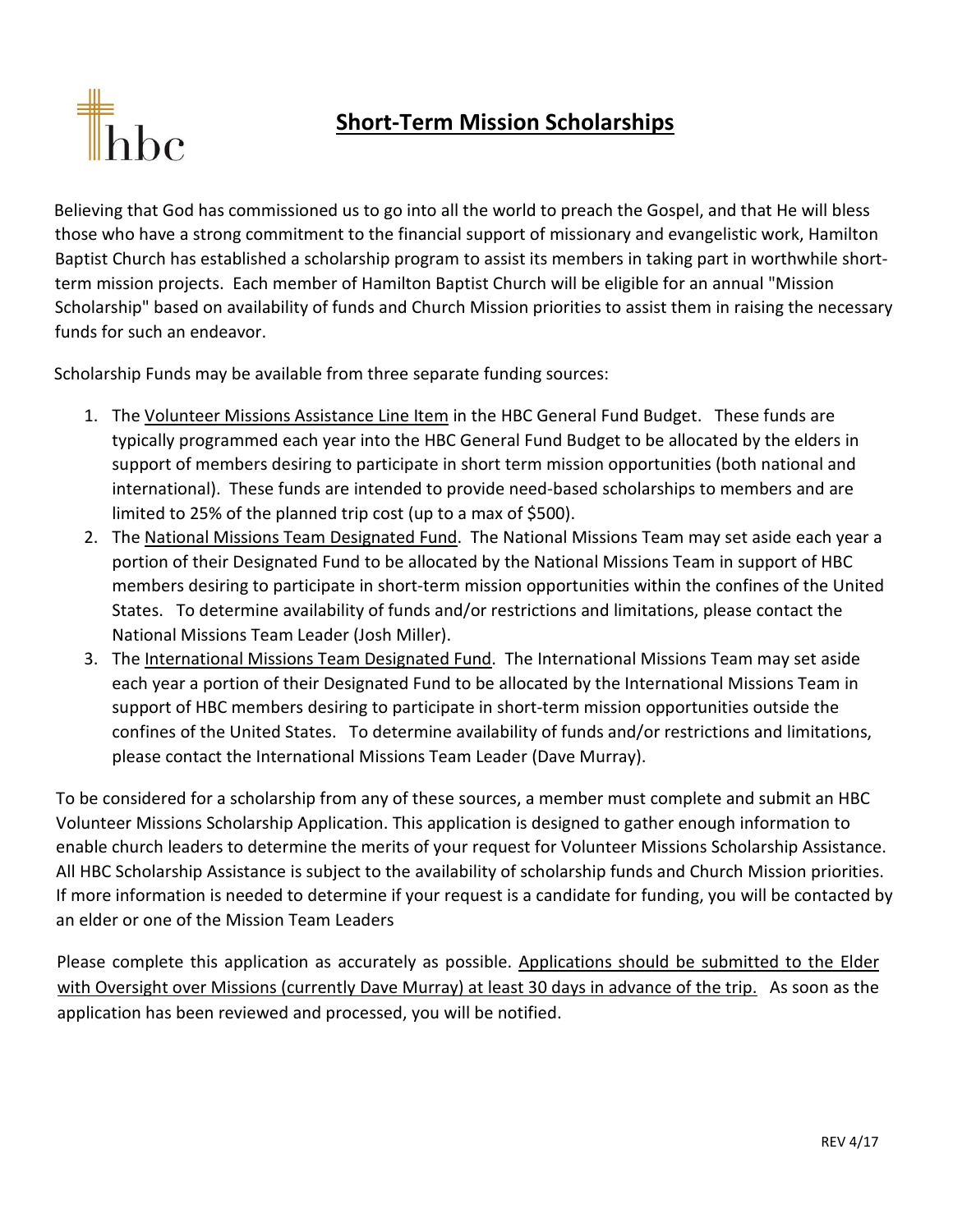

## **HBC Volunteer Mission Opportunity**

|                                      | ( <b>Please</b> attach a projected breakdown of anticipated costs)                                                  |             |  |
|--------------------------------------|---------------------------------------------------------------------------------------------------------------------|-------------|--|
| Type of Scholarship Being Requested: | Volunteer Missions Assistance                                                                                       |             |  |
|                                      | National Missions Designated Fund                                                                                   |             |  |
|                                      | International Missions Designated Fund                                                                              |             |  |
|                                      |                                                                                                                     |             |  |
|                                      |                                                                                                                     |             |  |
|                                      |                                                                                                                     |             |  |
|                                      | <b>Personal Information</b>                                                                                         |             |  |
|                                      |                                                                                                                     | Male Female |  |
| Date of Birth:                       |                                                                                                                     |             |  |
|                                      |                                                                                                                     |             |  |
|                                      | <u> 1989 - John Stone, Amerikaans en Stone (overleden 1989) en de Fryske kalender (overleden 1989) en de Fryske</u> |             |  |
|                                      |                                                                                                                     |             |  |
|                                      |                                                                                                                     |             |  |
|                                      |                                                                                                                     |             |  |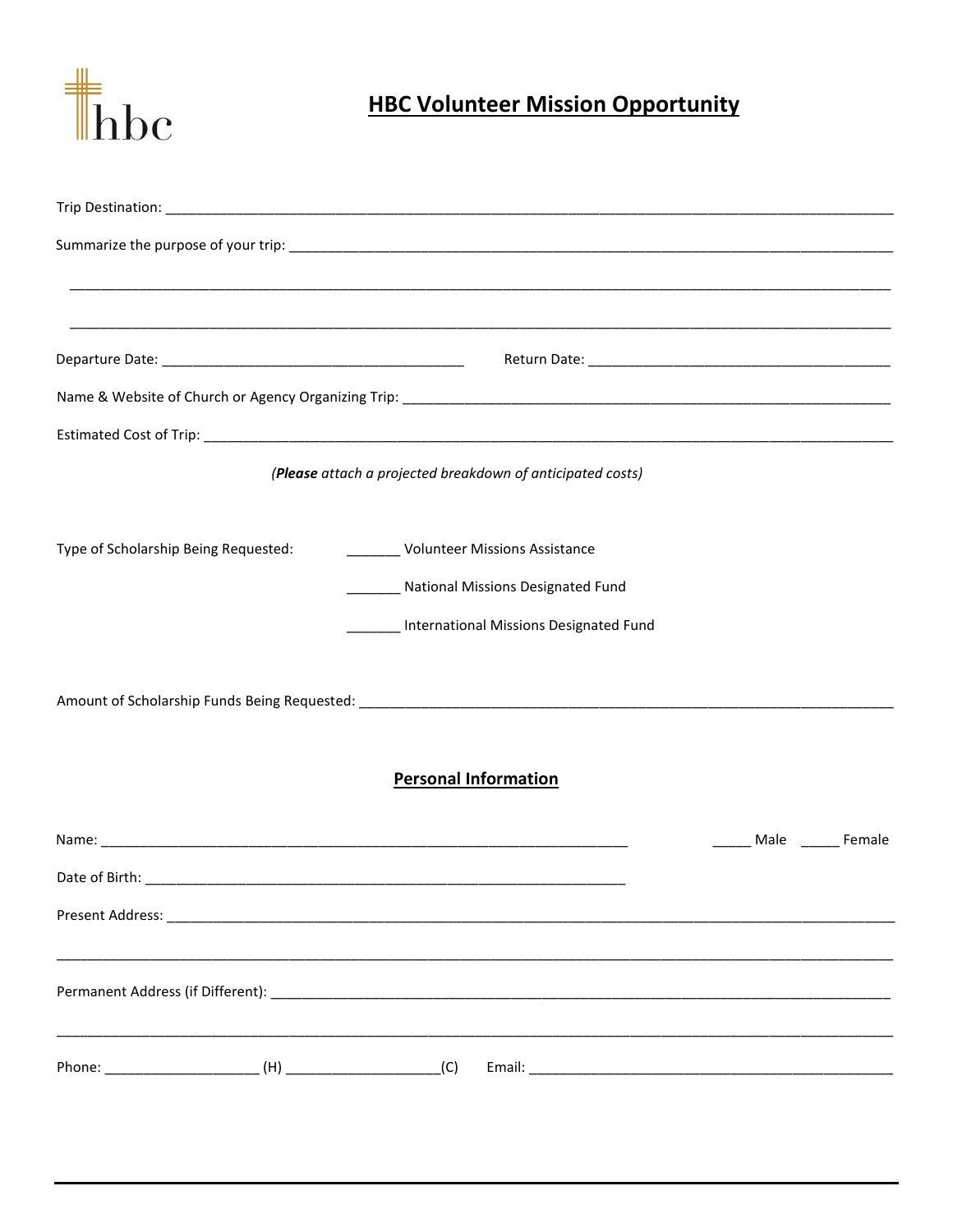## **Additional Information**

| <u> 1989 - Johann Stoff, deutscher Stoff, der Stoff, der Stoff, der Stoff, der Stoff, der Stoff, der Stoff, der S</u> |  |
|-----------------------------------------------------------------------------------------------------------------------|--|
|                                                                                                                       |  |
|                                                                                                                       |  |
|                                                                                                                       |  |
|                                                                                                                       |  |
|                                                                                                                       |  |
|                                                                                                                       |  |
|                                                                                                                       |  |
|                                                                                                                       |  |
|                                                                                                                       |  |
|                                                                                                                       |  |
|                                                                                                                       |  |
|                                                                                                                       |  |
|                                                                                                                       |  |
|                                                                                                                       |  |
|                                                                                                                       |  |
|                                                                                                                       |  |
|                                                                                                                       |  |
|                                                                                                                       |  |
|                                                                                                                       |  |
|                                                                                                                       |  |
|                                                                                                                       |  |
| Parent's Signature (if under age 18):                                                                                 |  |